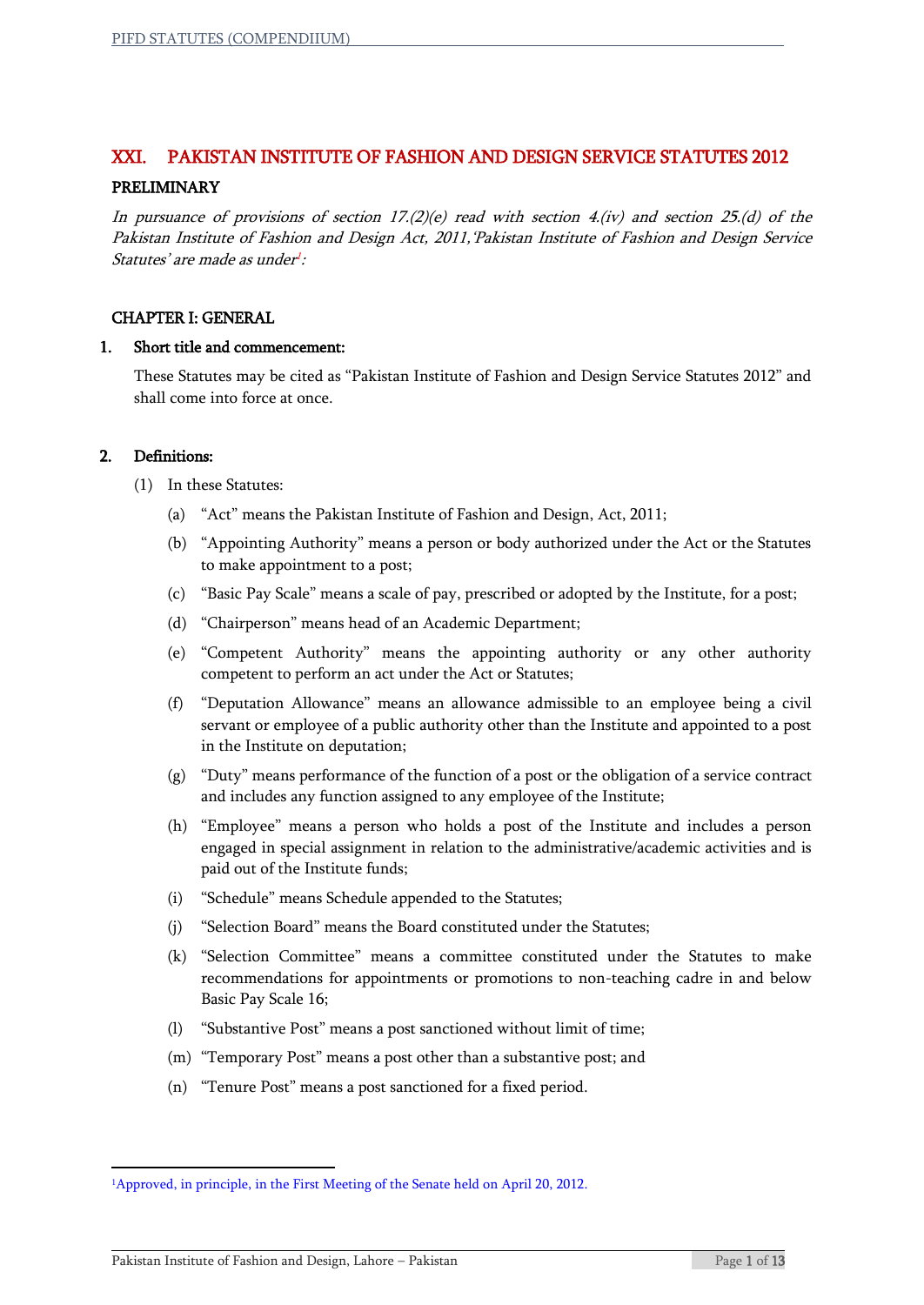(2) A word or expression used in these Statutes but not defined shall mean the same as in the Act.

# CHAPTER II: APPOINTMENT, PROMOTION, TRANSFER AND SENIORITY

## 3. Classification of Service:

- (1) There shall be the following categories of teaching and non-teaching employees of the Institute:
	- (i) the Vice-Chancellor;
	- (ii) employees of Group-A comprising all posts in Basic Pay Scale 17 and above; and
	- (iii) employees of Group-B comprising all posts in Basic Pay Scale 16 and below.
- (2) There shall be the following further classifications of employees of Group-A and Group-B:
	- (i) Officers in BPS-17 and above serving against regular posts or on contract and absorbed as permanent employees of the Institute;
	- (ii) Employees in BPS 1-16 serving against regular posts or on contract and absorbed as its permanent employees;
	- (iii) an employee of the Government absorbed in the service of the Institute;
	- (iv) an employee of the Government or of a public authority working in the Institute on deputation with or without deputation allowance;
	- (v) a directly recruited employee;
	- (vi) an employee working on contract appointment;
	- (vii) an employee working on lecture, part-time or assignment basis;
	- (viii) an employee working in a sub-campus or a constituent college;
	- (ix) an eminent researcher/designer or a person holding a tenure post in the Institute;
	- (x) faculty including Assistant Prof., Associate Prof. and Professor appointed under the Tenure Track System as prescribed by Higher Education Commission of Pakistan.

#### 4. Authority for Recruitment:

- (1) The name of a post, minimum qualifications and method of appointment in the Institute shall be such as provided in the Statutes.
- (2) The Senate shall, on the recommendation of the Selection Board, make appointment on a post in Group-A except the posts of Controller of Examinations, Registrar and Treasurer.
- (3) The Senate shall appoint a person on the post of Controller of Examinations, Registrar and Treasurer on the recommendations of the Vice-Chancellor in accordance with the provisions of the Act.
- (4) The Vice-Chancellor or the Registrar, as the case may be, shall, on the recommendation of the Selection Committee make appointment on a post in Group-B.
- (5) The Vice-Chancellor shall have the powers:
	- (i) to create and fill temporary posts on the recommendation of Head of the Department/ Course Coordinators for a period not exceeding six months;
	- (ii) to appoint visiting teachers in various disciplines for a period of one academic year on the terms and conditions mutually agreed.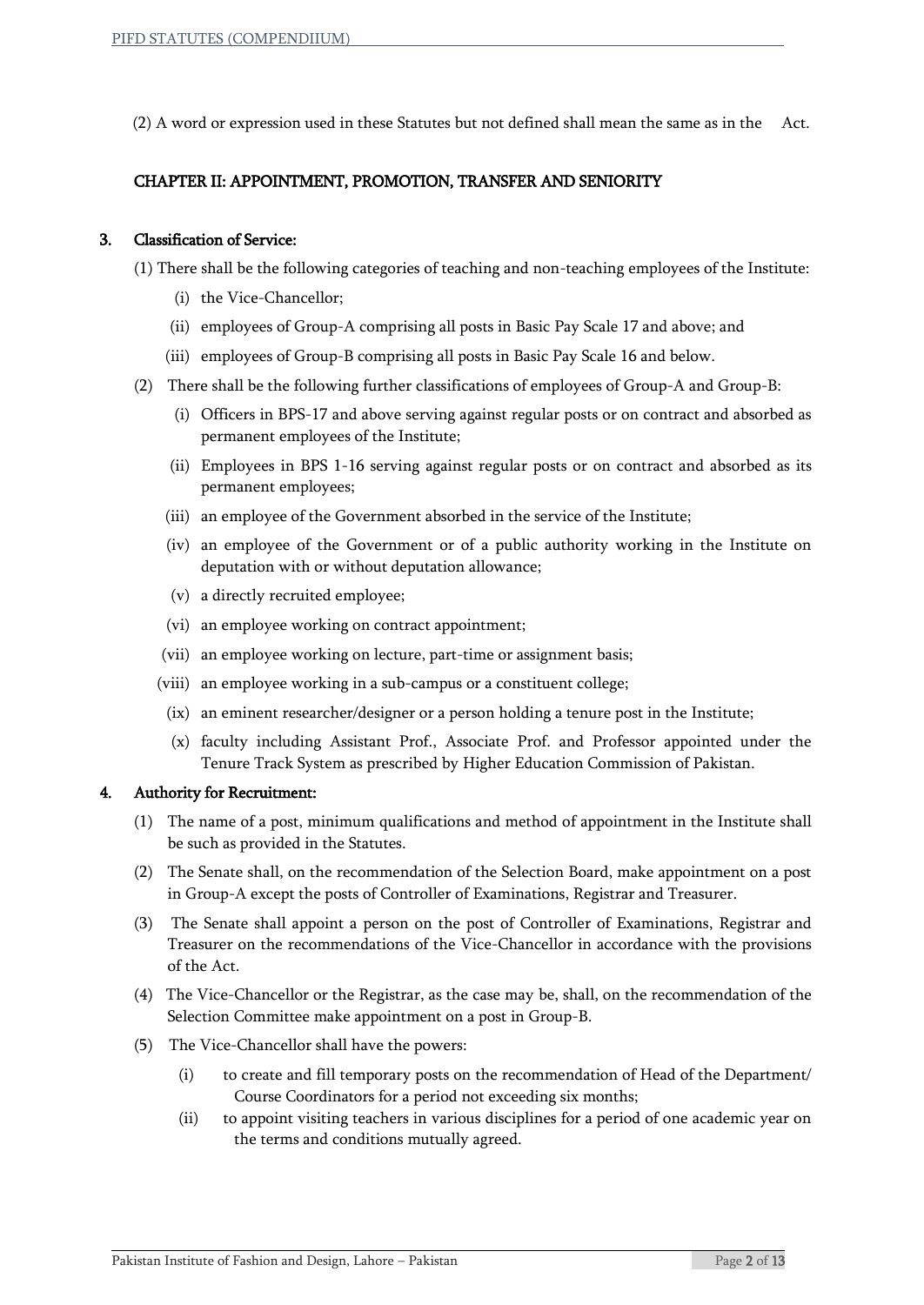- (6) The Appointing Authority may grant advance increment(s) or qualification allowance to a person appointed through initial recruitment.
- (7) The Appointing Authority may, for reasons to be recorded in writing, relax the age limits.

# 5. Procedure of Appointment:

- (1) The Competent Authority may appoint a person on a post of the Institute by initial recruitment, contract, promotion, transfer or deputation, with or without deputation allowance, from the Government or any other body or authority.
- (2) If a post is required to be filled through initial recruitment, the Vice-Chancellor shall cause publication of an advertisement in at least two national dailies and on the website of the Institute stating the name of post, number of vacancies, scale of pay, minimum qualification and the last date for receipt of application for the post.
- (3) The Selection Board or the Selection Committee, as the case may be, shall consider the application of an eligible candidate and may recommend to the Appointing Authority the name of a suitable candidate for appointment to a post.
- (4) The Selection Board or the Selection Committee may conduct interview and/or written test in order to determine suitability of a candidate for appointment to a post.
- (5) The employees, including faculty, may be hired by the Institute on temporary likely to be regular basis, initially for three year. They may be considered for employment on regular basis on successful completion of three years<sup>1</sup>.

The employees whom services are regularized, will be required to submit the following Acknowledgement/Undertaking before the issuance of Letter of Regularization from PIFD<sup>2</sup> :

# ACKNOWLEDGMENT / UNDERTAKING

# I hereby acknowledges / undertakes that:

- 1. I shall discharge all the assigned duties and responsibilities efficiently and diligently to the entire satisfaction of the management, and I shall will not act in any manner contrary to the interest of Institute. I shall maintain punctuality and regularity.
- 2. I shall comply with policy guidelines against harassment as PIFD considers sexual, ethnic, and religious or any other form of harassment as an unacceptable and discriminatory practice, offence for male and female employees which will be dealt with under the relevant disciplinary procedure.
- 3. I may be transferred, assigned or seconded to any department of the Institute at the sole discretion of the management in the interest of the Institute.
- 4. During my employment or after its termination I shall not disclose any information relating to the Institute, shall not divulge any of Institute's affairs or trade secrets that may obtain while in the service of the Institute, unless required to do so by a Court of Law.
- 5. I shall not appear before electronic/ print media for any kind of interview/ talk show etc. without prior permission of competent authority.

**.** 

<sup>&</sup>lt;sup>1</sup>Added by the Senate in its 2<sup>nd</sup> Meeting held on 16<sup>th</sup> May, 2013.

<sup>&</sup>lt;sup>2</sup>Added by the Senate in its 9<sup>th</sup> Meeting held on 8<sup>th</sup> October 2019.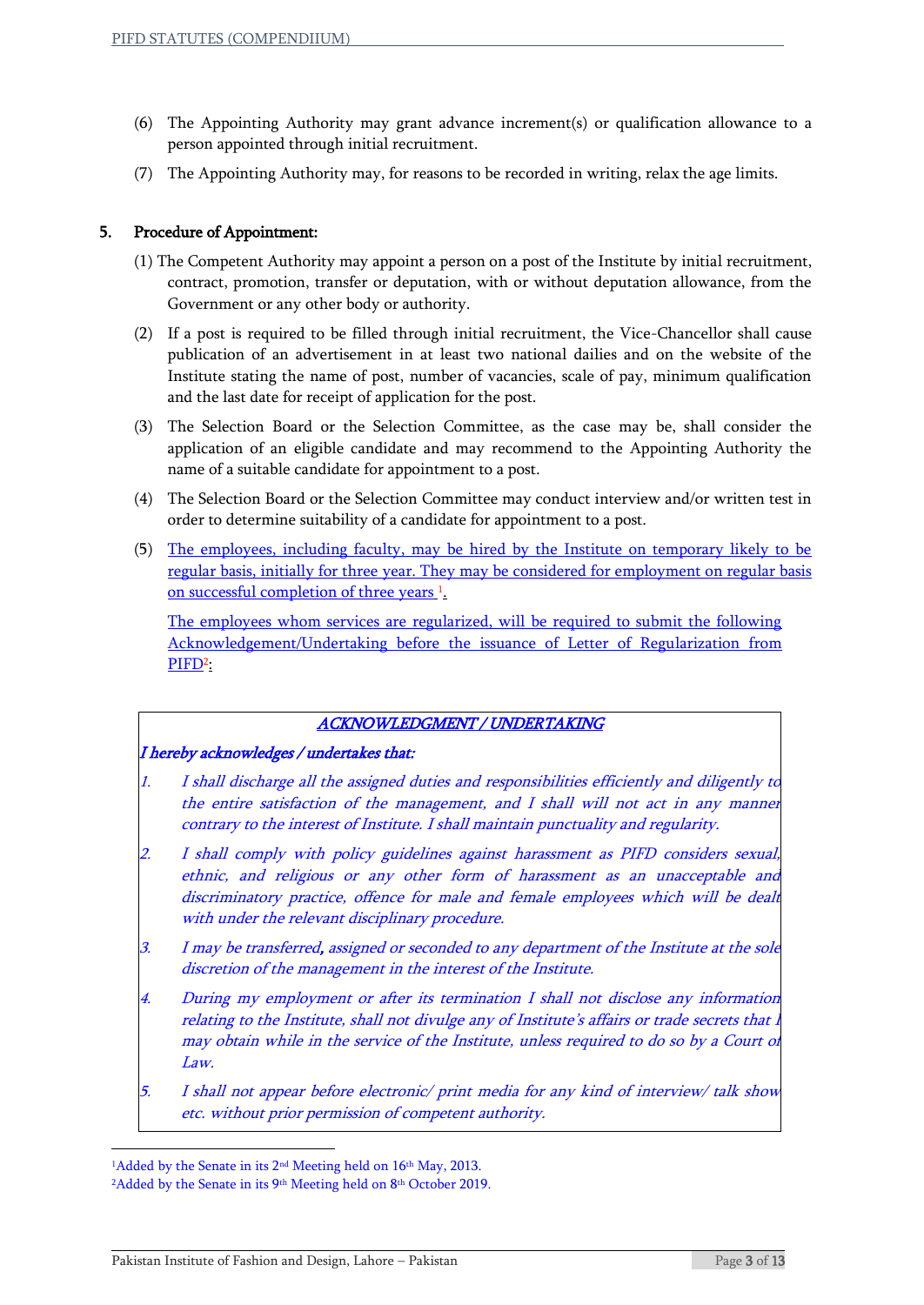- 6. I shall not ridicule the Institution, Faculty, Staff and Enrolled Students on Social, Print and Electronic Media. Also, I will not share my Personal Social Media Account (Facebook, Twitter, etc.) with Enrolled students.
- 7. I shall not take part in politics, subscribe or assist in any way, any political party and shall not become a member of a union or any organized body or become a member of any other society or association. Nothing herein contained shall be deemed to prohibit me to become or to be a member of a club or any other professional or charitable organization without any political affiliation but I shall, as soon as possible, inform the Institute as to my membership of any such association and comply with the direction of the Institute, if any.
- 8. I shall not indulge in nepotism, favouritism, victimization, provincialism and willful abuse of office.
- 9. I shall not propagate sectarianism or take part in any sectarian controversy or indulge in any sectarian partiality or favouritism as is likely to affect my integrity in the discharge of duties or create feelings of discontent or displeasure amongst the employees or the students in particular and amongst the people in general.
- 10. I shall not bring or attempt to bring political or other influence, in support of any claim in the Institute.
- 11. I shall not, except with prior permission in writing, approach any foreign mission in Pakistan or foreign aid agency to secure for my invitation to visit a foreign country or to elicit offer for obtaining training facility abroad or get an aid by other means.
- 12. I shall, as and when so required by the Senate, furnish information as to the assets and all other properties, immovable and movable including shares, certificates, bank balance, insurance policies and jewellery etc. held by me, my spouse and other dependent members of family.
- 13. I, with the prior permission in writing of the Competent Authority, may undertake such professional occupation on part time basis, as shall not affect my performance of duty subject to the conditions that I shall remain available to the Institute full time; and will not take part in any activity against the interests of the Institute.
- 14. I shall perform my duties as per timings notified by the Institute from time to time.

| Name of the Employee: |  |
|-----------------------|--|
| Designation:          |  |
| Signatures:           |  |

#### 6. Procedure for Appointment through Promotion:

- (1) In case of administrative post in Group-A to be filled through promotion, the Vice Chancellor shall make a list of eligible candidates to be placed before the Selection Board and the Selection Board may, subject to the performance of a candidate and the seniority-cum-fitness principle, recommend appointment of a suitable candidate, on the post, to the Senate.
- (2) In case of a post in Group-B to be filled through promotion, the Registrar shall make a list of eligible candidates and place it before the Selection Committee and the Selection Committee may, subject to the performance of the candidate and seniority-cum-fitness principle,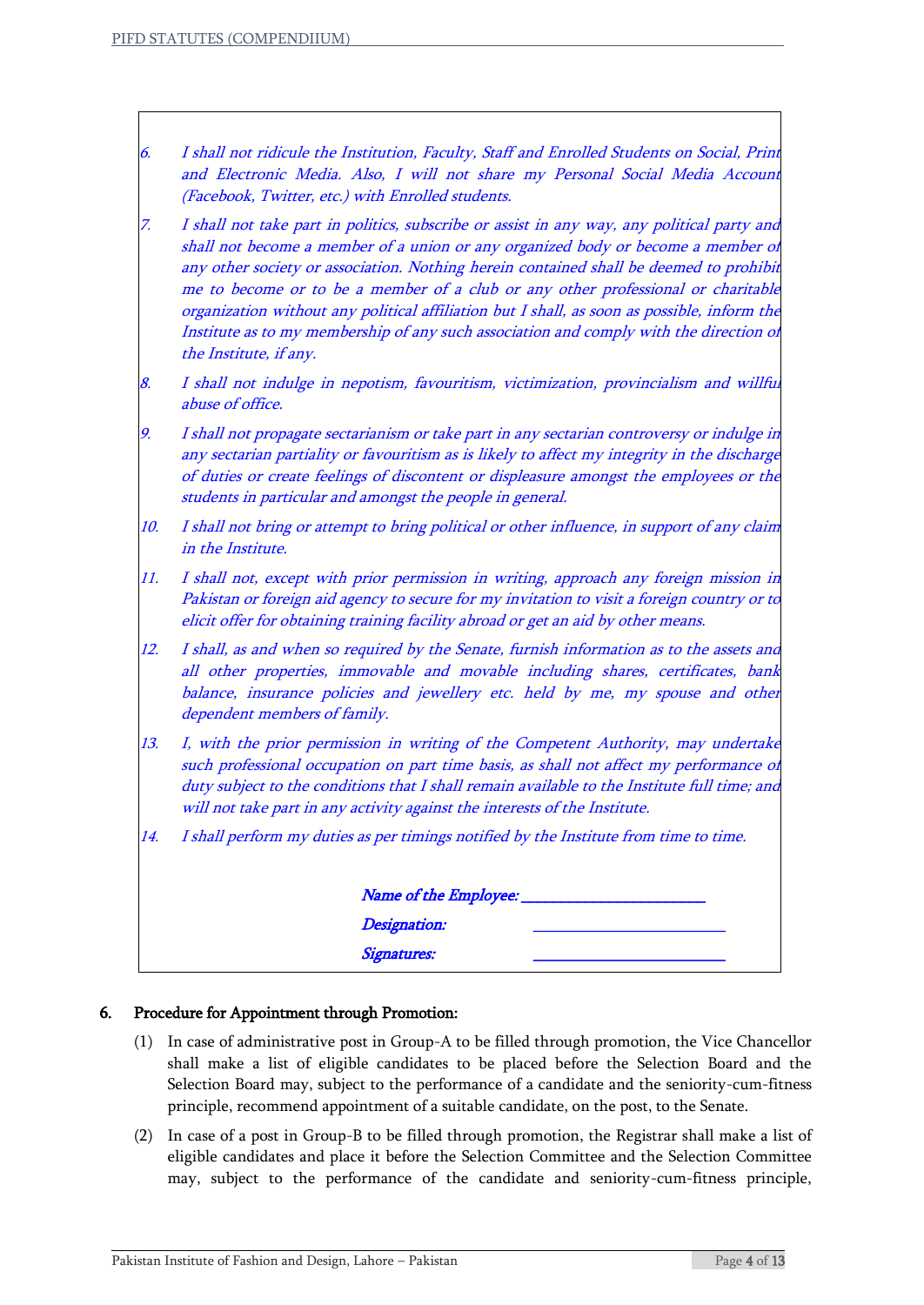recommend appointment of a candidate, on the post, to the Vice-Chancellor or the Registrar, as the case may be.

## 7. Procedure for Appointment through Absorption or Deputation:

- (1) The Appointing Authority may appoint a person, serving in the Government or in an educational or research institute or a professional organization, to an equivalent or higher post in the Institute on payment of such deputation allowance in addition to the pay as may be agreed between the Institute and the lending authority.
- (2) If an employee of the Government holding a post of the Institute, on deputation with or without deputation allowance, wishes to be absorbed in the service of the Institute, he may, subject to these Statutes, apply for appointment and shall appear before the Selection Board or the Selection Committee, as the case may be.
- (3) The Selection Board or the Selection Committee, as the case may be, may recommend for the absorption of an employee on deputation in the service of the Institute in the same scale in which such employee is working on such terms and conditions as may be determined by the Competent Authority or may recommend that the employee may continue to work on deputation with or without deputation allowance if the employee so wishes.
- (4) If the services of an employee on deputation are no more required by the Institute or he is not considered suitable for the service of the Institute, the Competent Authority may send him back to the parent organization.

#### 8. Medical Fitness:

- (1) The Competent Authority shall nominate a Medical Consultant or hospital in order to examine and determine medical fitness of a person appointed on a post of the Institute.
- (2) Any appointment on a post of the Institute shall be subject to medical fitness of the appointee as determined by the Medical Consultant or the hospital.

Explanation: No medical fitness shall be required from an employee whose medical fitness was certified on his first appointment; or an employee of a public authority other than the Institute, whose medical fitness was certified at the time of appointment in that authority or an employee appointed on contract basis.

#### 9. Transfer of employee:

The Vice-Chancellor may transfer an employee, other than the Registrar, the Controller of Examinations or the Treasurer, from one department to another against an identical post in the same scale of pay.

Explanation: Employee shall not suffer monetarily due to the transfer except when a post is retrenched and the employee is offered a post in a lower scale of pay.

#### 10. Probation and Confirmation:

**.** 

 $(1)$  A person appointed to a post in a grade against a substantive vacancy shall remain on probation <u>for a period of one year</u><sup>1</sup>, whether appointed by initial recruitment or otherwise, provided that

<sup>&</sup>lt;sup>1</sup>Amended by the Senate in its 2<sup>nd</sup> Meeting held on May 16, 2013.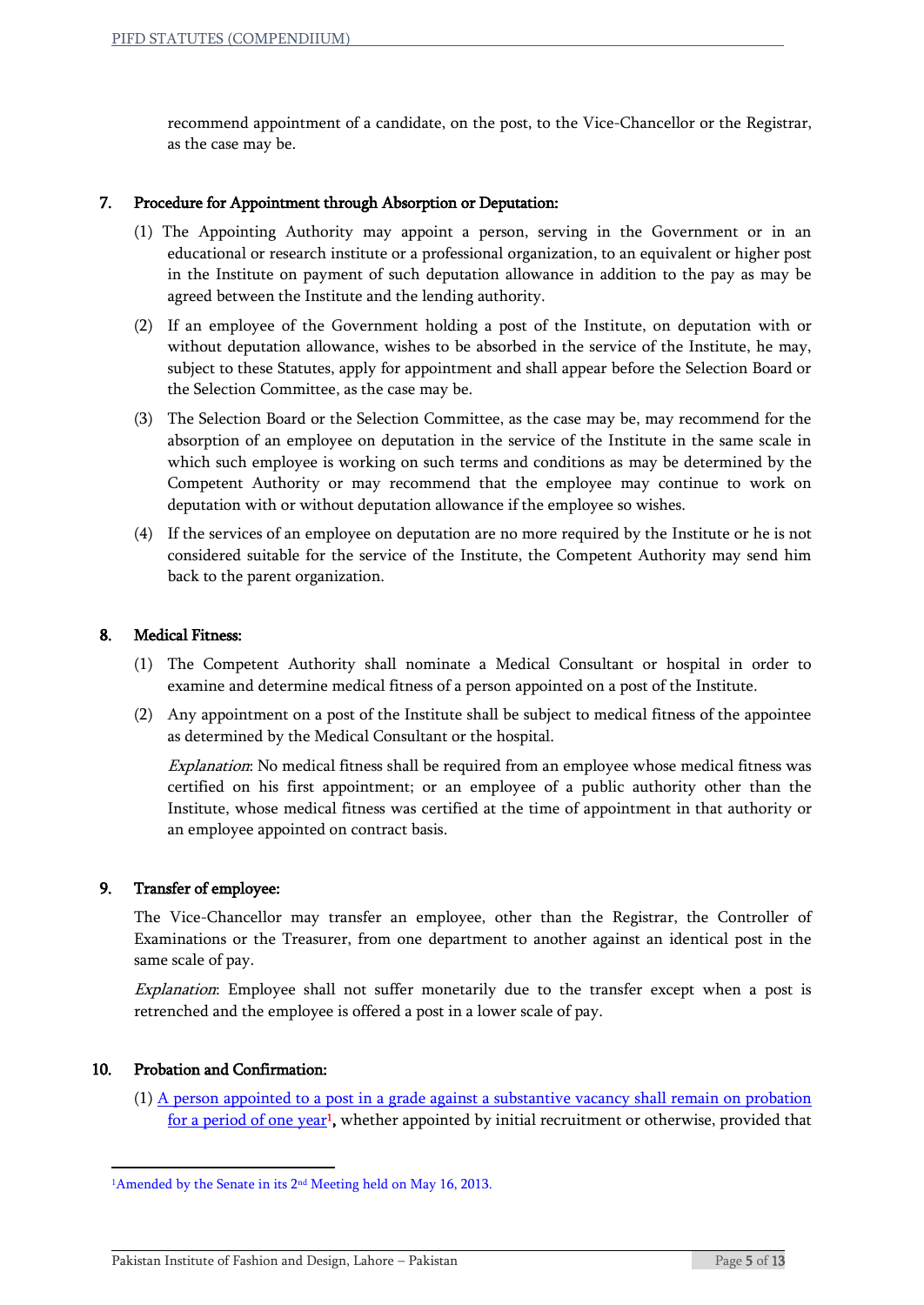the Appointing Authority may extend the period of probation by a further period not exceeding one year in all.

- (2) If no orders have been made by the day following the completion of the initial probationary period, the period of probation shall be deemed to have been extended.
- (3) If no orders have been made by the day on which the maximum period of probation expires, the probationer shall be deemed to have been confirmed in his appointment from the date on which the period of probation was last extended or was deemed to have been so extended.

Provided that in case of grant of extraordinary leave during the period of probation of one year, the name of the person will be removed from the seniority list and placed on *static list* with no claim to promotion, seniority or confirmation for the period he remained on Extra Ordinary Leave (EOL).

(4) A probationer, who has satisfactorily completed his period of probation against a substantive vacancy, shall be confirmed with effect from the date of his continuous appointment in such a vacancy:

Provided that where the period of his probation has been extended under the provision of sub Para (1) above, the date of confirmation shall, subject to other provisions of this Para, be the date on which the period of probation was last extended.

- (5) Officiating service and service spent on deputation in a corresponding or a higher post may be allowed to count towards the period of probation.
- (6) If the work or conduct of an employee is not satisfactory during his probation period, the Appointing Authority may without notice:
	- (i) if the employee was appointed to the post by initial recruitment, terminate the employee without assigning any reason; or
	- (ii) if the employee is appointed through promotion, revert the employee to the post from which the employee was promoted.

# 11. Annual Evaluation Report:

- (1) A Reporting Officer, so designated, shall initiate the annual evaluation report of an employee which shall be countersigned by the Countersigning Officer, so designated.
- (2) The minimum period for assessment of work and conduct of an employee for the purpose of annual evaluation report shall be three months in a year and if an employee has served for a period of more than three months in a year under more than one Reporting Officer, separate reports shall be recorded by all the Reporting Officers.
- (3) The remarks considered adverse by the Reporting or Countersigning Officer shall be underlined in red and communicated to the employee within thirty days of the countersignature.
- (4) An employee may, within thirty days or within such extended time as may be allowed by the Vice-Chancellor or the Registrar, file a representation against adverse remarks in the Annual Evaluation Report.
- (5) If the Annual Evaluation Report is countersigned by the Vice-Chancellor, the representation shall lie to the Senate and in any other case, to the next higher authority than the Countersigning Officer.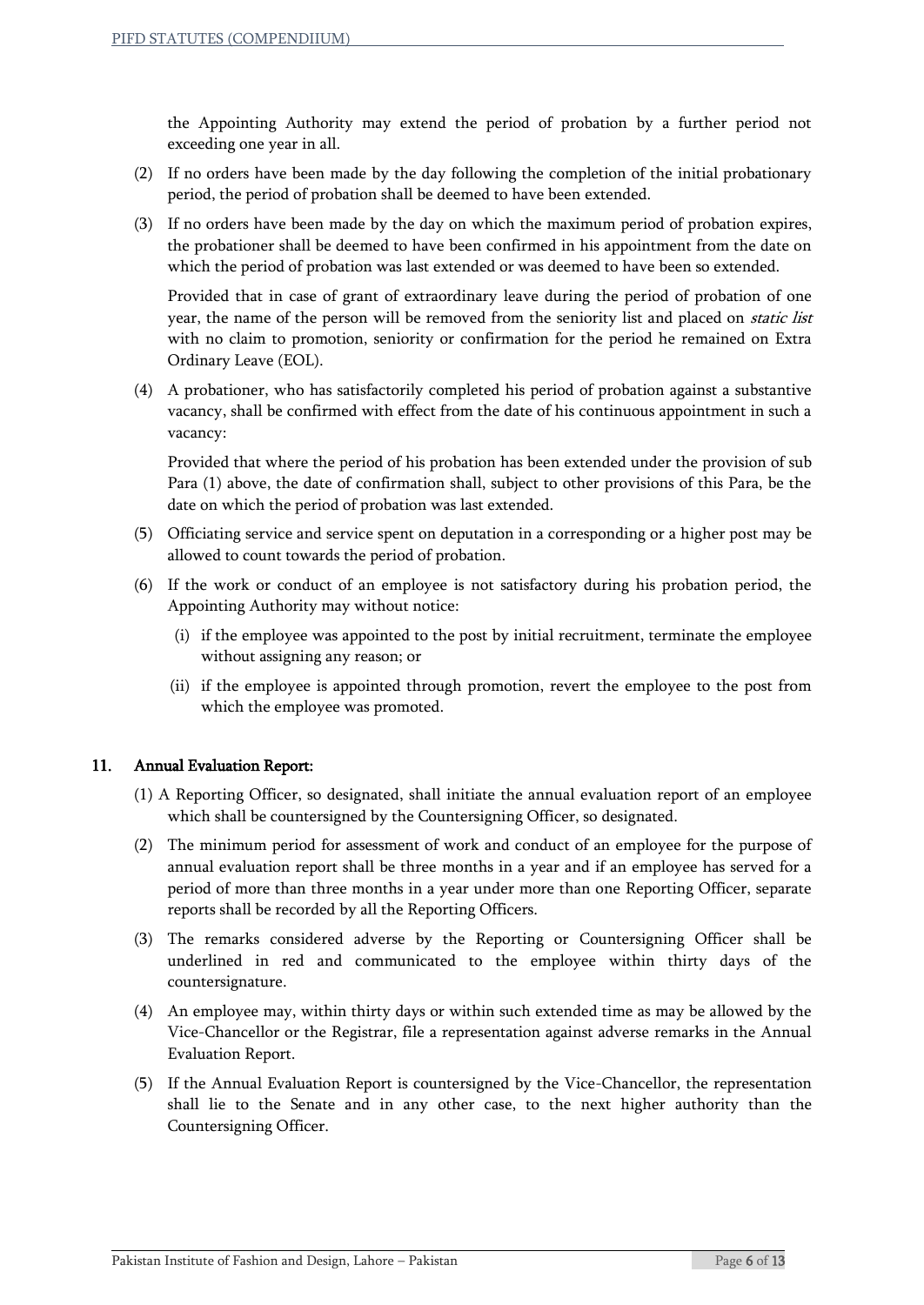# 12. Seniority:

- (1) The Registrar shall, with the approval of the Vice-Chancellor prepare and maintain separate and cadre-wise seniority lists of the employees.
- (2) The inter-se-seniority of the employee shall be determined as under:  $\neg$ 
	- (i) In case of initial recruitment in the same batch to a post in BPScale-17 or above, according to the order of merit assigned to the candidates by the Appointing Authority or if no order of merit is assigned by the Appointing Authority or if same order of merit is assigned to two or more candidates then the employee who is older in age shall rank senior to other employees selected in the same batch and in the same order of merit;
	- (ii) Seniority in a post to which an employee is promoted shall take effect from the date of promotion;
	- (iii) In case of promotion of two or more employees in the same batch to a post, they shall retain their inter-se-seniority in the lower post;
	- (iv) In case of appointment in the same cadre in the BPS-16 and below, an employee who has joined duty on an earlier date shall be senior to the employee who joined duty on a later date; if the joining date is same, the elder employee shall stand senior to the younger employee;
	- (v) In case the date of appointment is same, an employee appointed on a post by promotion shall stand senior to the employee who joined the service through initial recruitment.
- (3) The Vice-Chancellor, in the case of employees in BPS-17 and above and the Registrar, in the case of employees in BPS-16 and below shall constitute a committee for scrutiny of a disputed case of seniority and may refer the case to the Syndicate or the Senate, as the case may be, for final decision.

#### 13. Postdating of Promotion:

- (1) A promoted employee may, subject to the permission of the Competent Authority, postdate his promotion up to a specific date.
- (2) The employee may exercise the option of postdating of promotion within six months from the date of the order of promotion and the option, once exercised, shall be final.

#### 14. Resignation:

**.** 

(1) An employee may tender resignation to the Appointing Authority after giving a notice for the period mentioned in appointment order or on deposit of pay for that period in lieu of the notice.

The Vice-Chancellor is empowered for Acceptance of Resignation/Relieving of Employees from Service after completing all codal formalities, to ensure smooth working of Institute's <u>affairs.1</u>

- (2) In case no such period has been mentioned in the appointment order, the employee shall give one month's notice or deposit one month pay in lieu of the notice for resignation.
- (3) The period of notice shall commence from the date of receipt of the notice by the Institute.
- (4) The Appointing Authority may accept the resignation within the period of the notice by curtailing the period of notice in an appropriate case.

<sup>&</sup>lt;sup>1</sup> Added/Approved by the Senate in its 9<sup>th</sup> meeting held on 8<sup>th</sup> October, 2019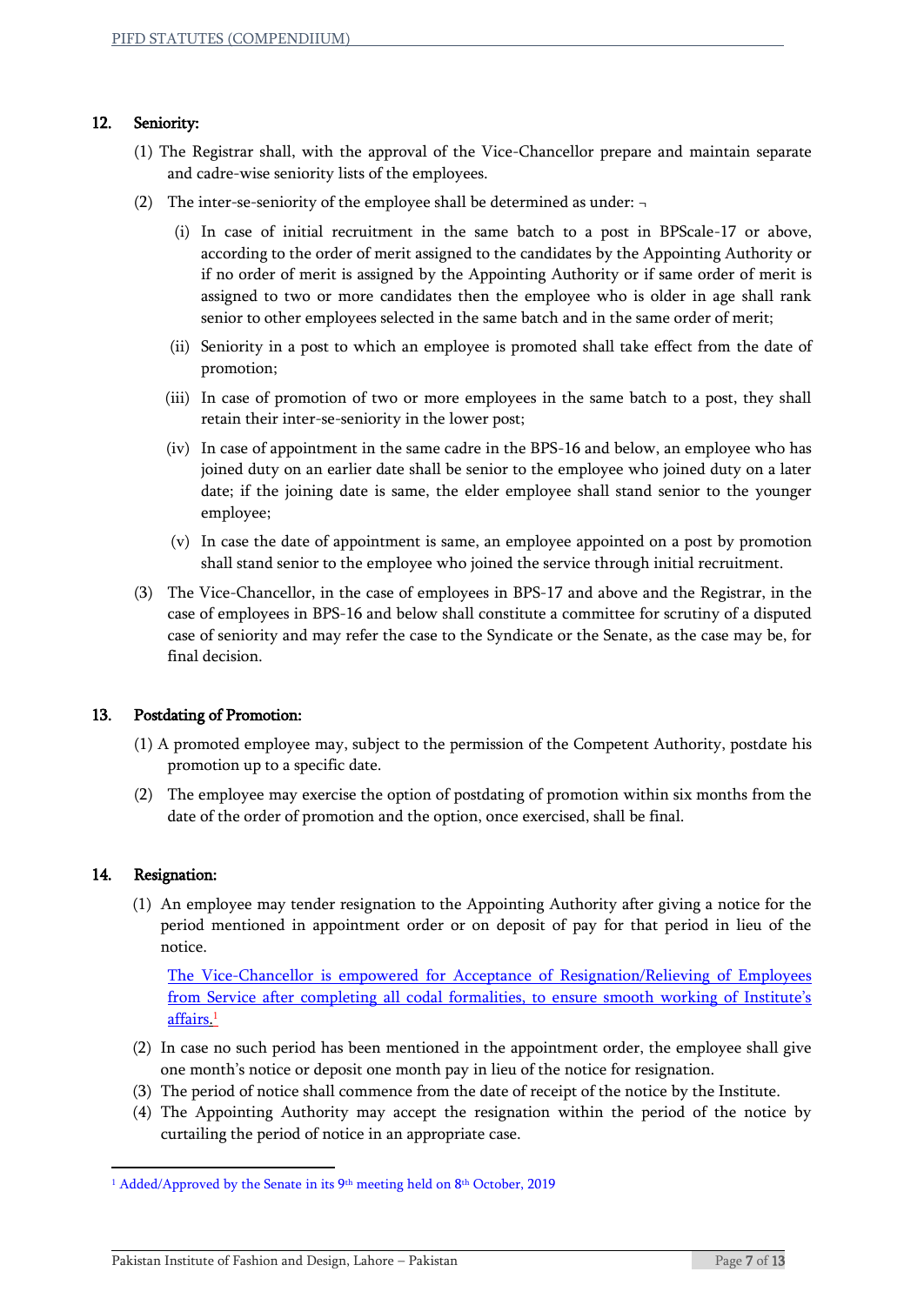- (5) An employee, against whom disciplinary proceedings are pending, shall not resign without the permission of the Appointing Authority.
- (6) A member of teaching staff or an officer of the Institute shall not resign during a semester or during the period when the examinations are being conducted by the Institute unless it is permitted by the Appointing Authority.

# 15. Retirement:

- (1) A permanent employee shall retire from service on attaining the age of sixty years.
- (2) A permanent employee may, with the prior approval of the Competent Authority, retire after completion of twenty five years of service.
- (3) A retired employee shall be entitled to such pension, gratuity and other benefits as are admissible under rules for the time being in force.
- (4) The date of birth as entered in the matriculation certificate of an employee or, in absence thereof, such other documents as the Competent Authority may deem fit, shall be the basis for calculating the age of the employee.

# 16. In-service death:

In case an employee dies or is incapacitated during service, then in addition to any other benefits as may be admissible to the employee, he or his legal heirs shall be entitled to an amount equal to full pay of six months, over and above his leave credit.

# Assistance Package 1

The Assistance Package for families of Government Employees who die in service as notified from time to time by the Establishment Division, Government of Pakistan will be applicable.

# CHAPTER III: PAY AND ALLOWANCES

# 17. Pay:

- (1) The Senate shall fix the salary of the employees in various pay scales specified in the Schedule.
- (2) Notwithstanding anything contained in these Statutes, the Senate may, in a special case and for reasons to be recorded in writing, fix any salary of an employee, keeping in view the ability, potential and qualifications of the employee.

#### 18. Increment:

**.** 

(1) Annual increment in a scale of pay shall ordinarily be admissible on the first day of December each year to an employee, if such an employee has completed at least six months of satisfactory service in that pay scale on the thirtieth day of November of the year.

Provided that an existing employee whose annual increment becomes due on 1st July, 2012 will be eligible for pro-rata increment and arrears thereof for the intervening period. Provided further that an existing employee whose annual increment becomes due on 1st October, 2012 will be eligible for pro-rata increment and arrears thereof for the intervening period. The

<sup>&</sup>lt;sup>1</sup> Approved by the Special Committee of the Senate in its  $3^{rd}$  meeting held on  $28^{th}$  March 2015 as referred by the Senate of PIFD in its 3<sup>rd</sup> meeting held on 15<sup>th</sup> December, 2014.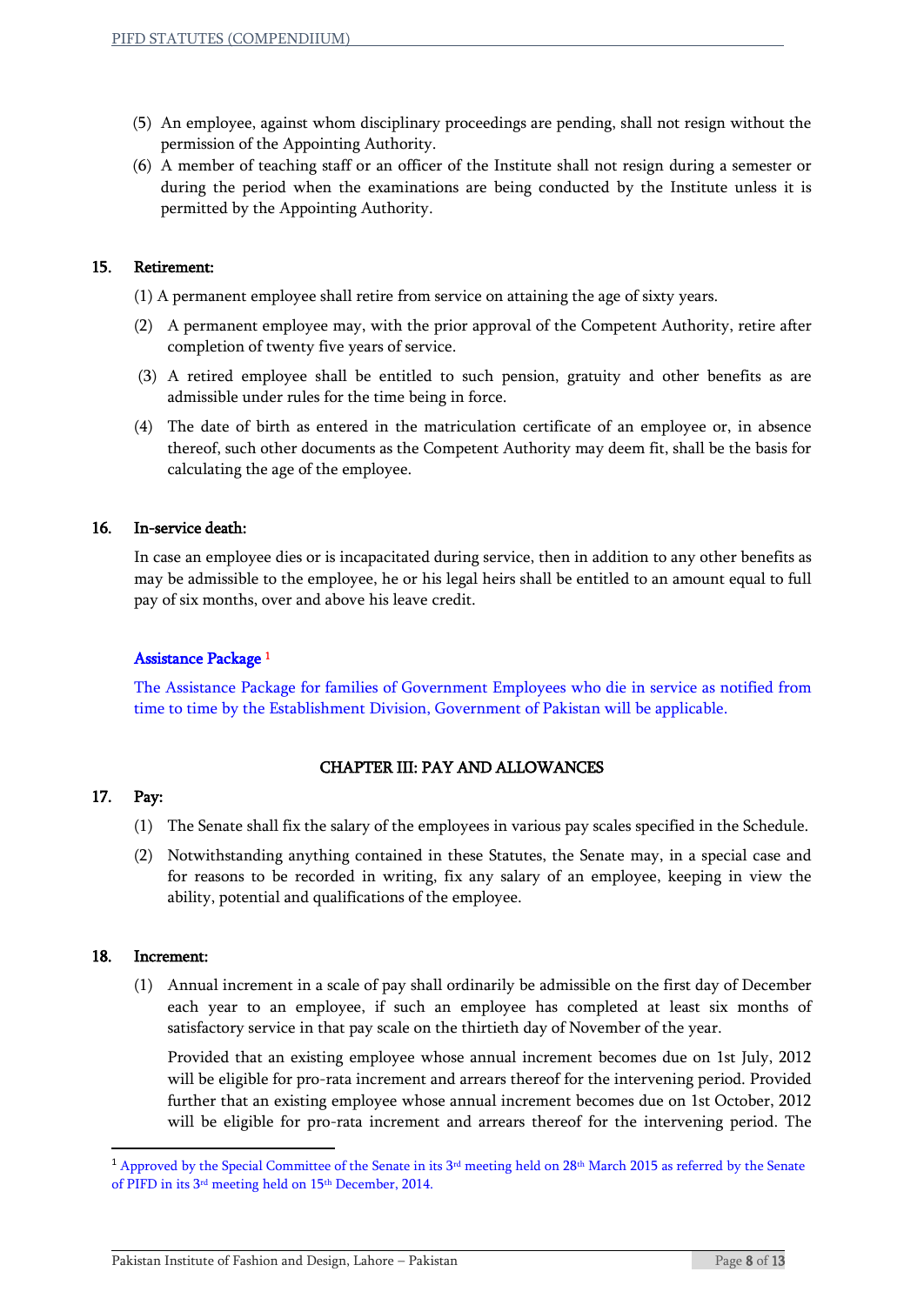Syndicate shall also approve the recommendation of an Anomaly Committee duly constituted by the Vice-Chancellor, regarding issues of fixation of pay, grant of increment or any other related issues.

(2) Cases of unsatisfactory performance shall be referred by the relevant office to a Committee set up for the purpose by the Syndicate. In case of 'Group A' employees, the Committee shall recommend to the Syndicate if increment or a portion thereof may be disallowed. Appeal against the decision of the Syndicate in such a case shall lie with the Senate. In case of 'Group B' employees, the Committee shall decide if increment or a portion thereof may be disallowed. Appeal against the decision of Committee in such a case shall lie with the Syndicate.

# 19. Adhoc Relief Allowance

The employee shall be granted adhoc relief allowance as notified by the Government of Pakistan.

#### 20. Travelling and Daily Allowance:

- (1) Travelling and Daily Allowance shall be admissible to an employee as notified from time to time with the approval of the Senate.
- (2) Teaching and non-teaching staff of other institutions attending a meeting of any authority or body of the Institute on the request of the Institute, shall be paid Travelling and Daily Allowance according to the Government rates or rupees one thousand per meeting, whichever is applicable.

#### 21. House Rent Allowance:

With the approval of the Senate, employees shall be paid House Rent Allowance at the rate notified by the Government from time to time.

The "House Requisition Ceiling" is admissible as "House Rent Allowance" to all employees who have satisfactorily completed at least three years of their temporary likely to be regular service, in respective Government Pay Scales at PIFD w.e.f. 1<sup>st</sup> July, 2019 onwards.

This House Rent Allowance may be revised subject to revision of House Requisition Ceiling by the Ministry of Housing and Works, Govt. of Pakistan as notified from time to time.

For those staff members who have been provided on campus single accommodation as per need of the Institution while they are maintaining their families outside the Campus, 5% of House Rent Allowance may be deducted as "Utility Charges" for usage of water, gas and electricity.<sup>1</sup>

#### 22. Compensatory allowance:

With the approval of the Senate employees shall be paid Compensatory Allowance at the rate notified by the Government from time to time.

## 23. Overtime allowance:

1

The Institute may grant Overtime Allowance to the employees at rates and subject to such conditions as may be considered appropriate.

<sup>&</sup>lt;sup>1</sup> Approved by the Senate in its 9<sup>th</sup> meeting held on 8<sup>th</sup> October 2019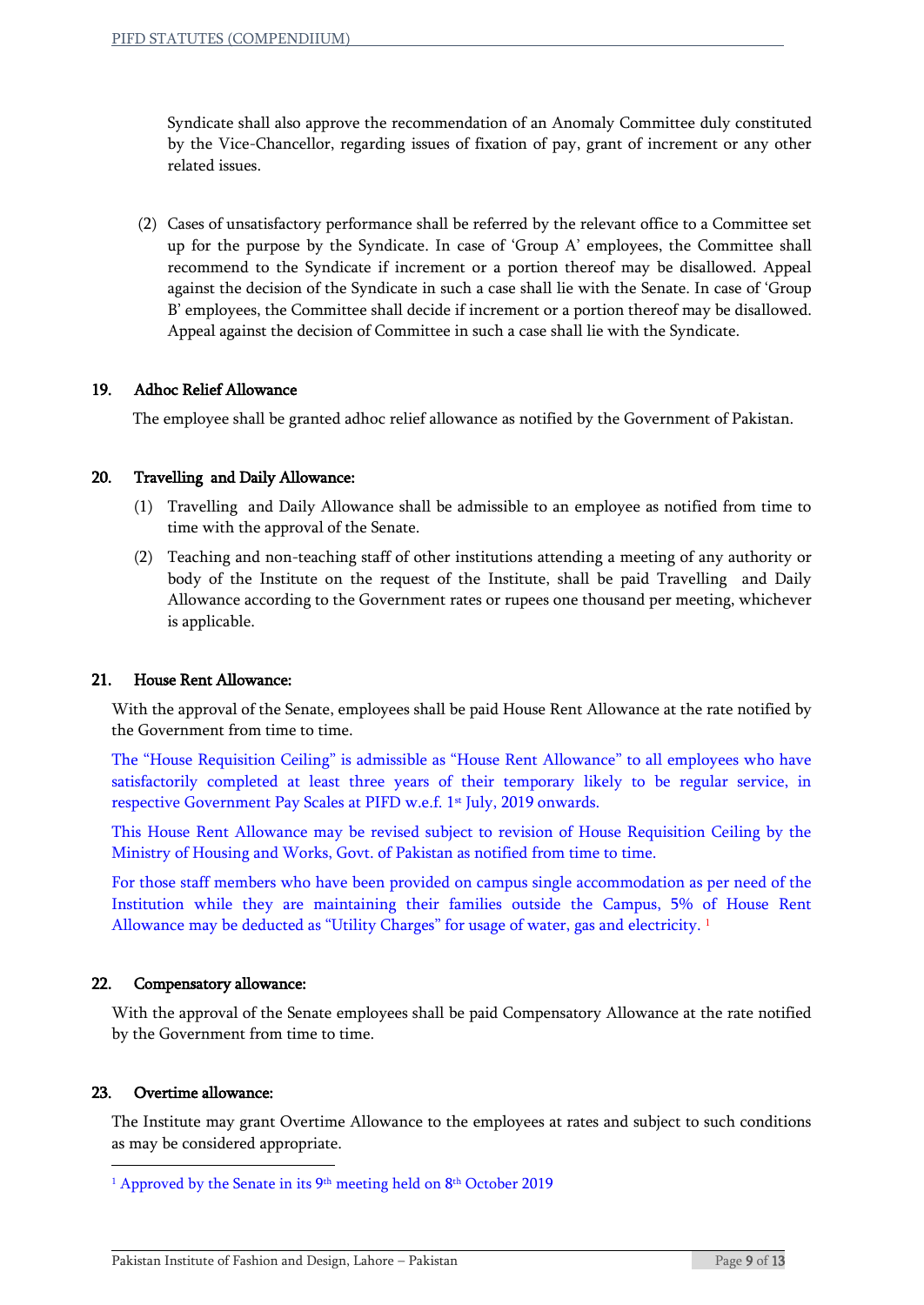#### 24. Medical allowance and facilities:

- (1) The Institute shall pay Medical Allowance to its employees at such rate as may be determined by the Senate. Medical Facilities shall also be provided as determined by the Senate.
- (2) An employee shall be paid actual expenditure incurred during hospitalization in case of indoor treatment in a Government or Semi-Government hospital or in a hospital owned or controlled by the Government.
- (3) In case of an indoor treatment in other than Government hospital, the Senate may consider and grant the medical expenses to the employee as deemed fit in the circumstances of a case.

An employee of PIFD is entitled for Medical Insurance as per policy of PIFD. <sup>1</sup>

#### 25. Advances:

Car advance, motorcycle advance or cycle advance shall be admissible to an employee according to the rules to be notified separately.

#### 26. Conveyance or/and conveyance allowance:

The Institute shall allow Conveyance or/and Conveyance Allowance to its employees on such terms as may be determined by the Senate.

#### 27. Performance allowance:

In recognition of extraordinary performance of an employee, the Institute may pay Performance Allowance for such period and at such rate as recommended by a Committee<sup>2</sup> setup by the Syndicate for the purpose, the recommendation of the Committee will be subject to approval of the Senate.

## 28. General Provident Fund<sup>3</sup>

All employees of PIFD will contribute for General Provident Fund as per PIFD General Provident Fund Rules.

#### 29. Other benefits:

**.** 

The Senate may grant any other benefit to an employee or section of employees as deemed appropriate.

#### CHAPTER IV: GENERAL CONDUCT

#### 30. Employee on the substantive post:

(1) Except as otherwise provided, the Institute may require an employee on a substantive post to perform, with or without additional compensation, such duty as it may deem fit.

<sup>&</sup>lt;sup>1</sup> Approved by the HR Committee of the Senate of PIFD in its 9<sup>th</sup> meeting held on 26<sup>th</sup> May 2018 under Section 33(1) of PIFD Act, 2011; referred by the Senate in its 7<sup>th</sup> meeting held on 8<sup>th</sup> May 2018.

<sup>&</sup>lt;sup>2</sup> Formation of Performance Allowance Committee was approved and constituted by the Senate in its 9<sup>th</sup> meeting held on 8th October 2019

<sup>&</sup>lt;sup>3</sup> Approved by the Senate in its 10<sup>th</sup> meeting held on 27<sup>th</sup> October, 2020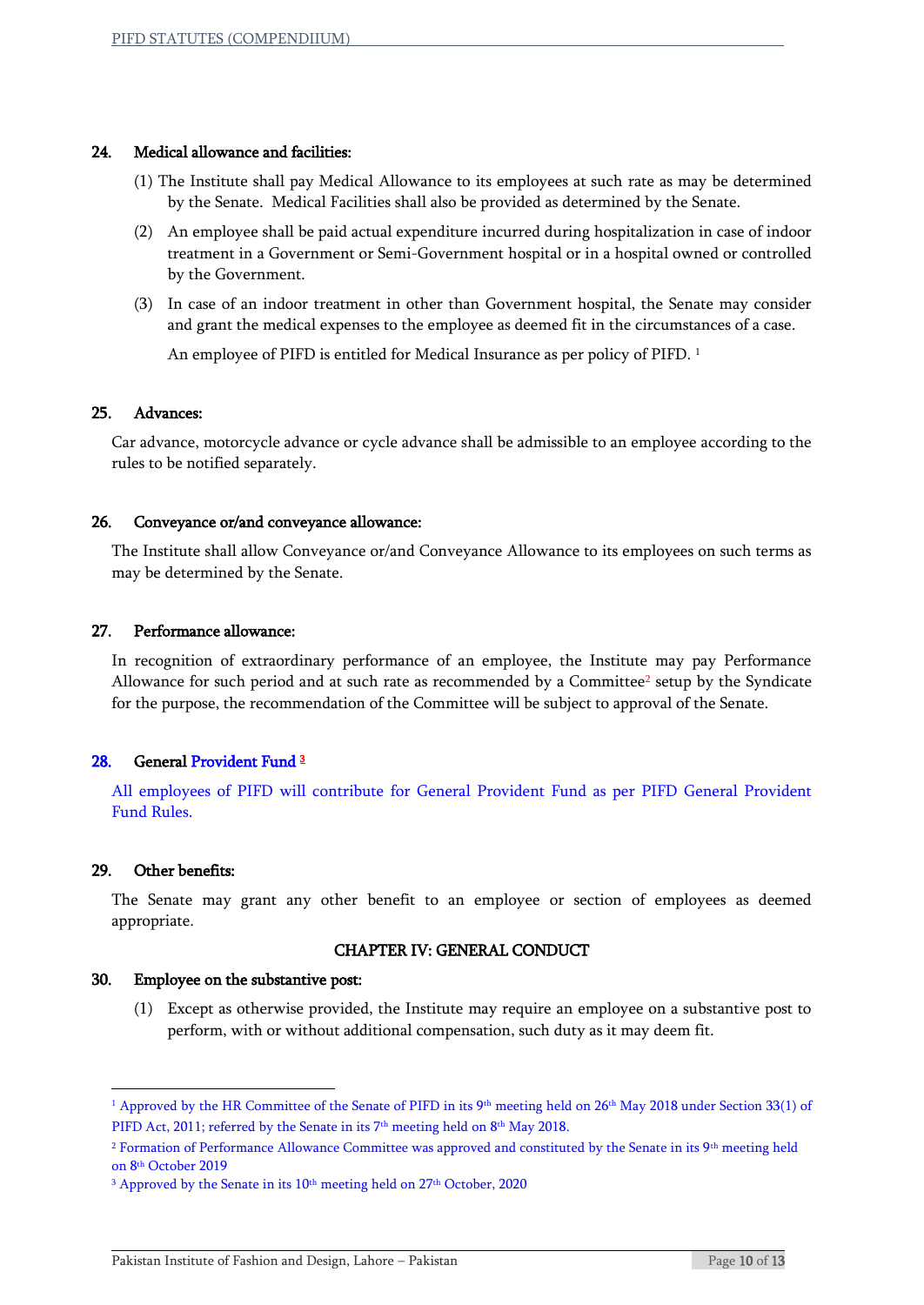(2) An employee on a substantive post shall not be engaged in tuition or any activity that may adversely affect his performance of duty.

Provided that an employee on a substantive post may, with the prior permission in writing of the Vice-Chancellor or the Dean, undertake such professional occupation on part time basis, as shall not affect his performance of duty subject to the conditions that such employee shall:

- (i) remain available to the Institute full time; and
- (ii) not take part in any activity against the interests of the Institute.

#### 31. Prohibition of unauthorized communication:

- (1) An employee shall maintain secrecy in general with regard to all matters pertaining to affairs of the Institute and in particularly in the conduct of examinations and other matters relating to examinations. Any violation of secrecy shall constitute gross misconduct on the part of the employee.
- (2) An employee shall not, except in accordance with any special or general order or policy of the Institute, communicate any official document or information to any other employee or person who is not authorized to receive it.
- (3) An employee shall not, through a document, article, communication made to the media or in any publication, make any statement which may embarrass the Government or the Institute authorities.
- (4) Employees of PIFD are not allowed to ridicule the Institution, Faculty, Staff and Enrolled Students on Social, Print and Electronic Media. Also, the PIFD Employees are not allowed to share their Personal Social Media Accounts (Facebook, Twitter, etc.) with Enrolled students<mark>1</mark>.

#### 32. Intimation of involvement in criminal case or conviction:

If an employee is accused of an offence, he shall bring such fact in the notice of immediate superior and, if such employee is arrested, he shall inform his superiors at the earliest possible opportunity.

#### 33. Prohibition of taking part in politics or election:

- (1) An employee shall not take part in politics, subscribe or assist in any way, any political party and he shall not:
	- (i) canvass or interfere or use his influence in connection with or take part in any election to a legislative body within or outside Pakistan;
	- (ii) become a member of a union or any organized body or become a member of any other society or association outside the Institute; and
	- (iii) except as otherwise provided, form any union, association or any such body in the Institute.
- (2) Nothing herein contained shall be deemed to prohibit an employee to become or to be a member of a club or any other professional or charitable organization without any political affiliation but the employee shall, as soon as possible, inform the Institute as to his membership of any such association and comply with the direction of the Institute, if any.

#### 34. Prohibition of nepotism, favoritism and victimization:

**.** 

<sup>&</sup>lt;sup>1</sup> Approved in the 4<sup>th</sup> meeting of the Senate held on 4<sup>th</sup> August, 2015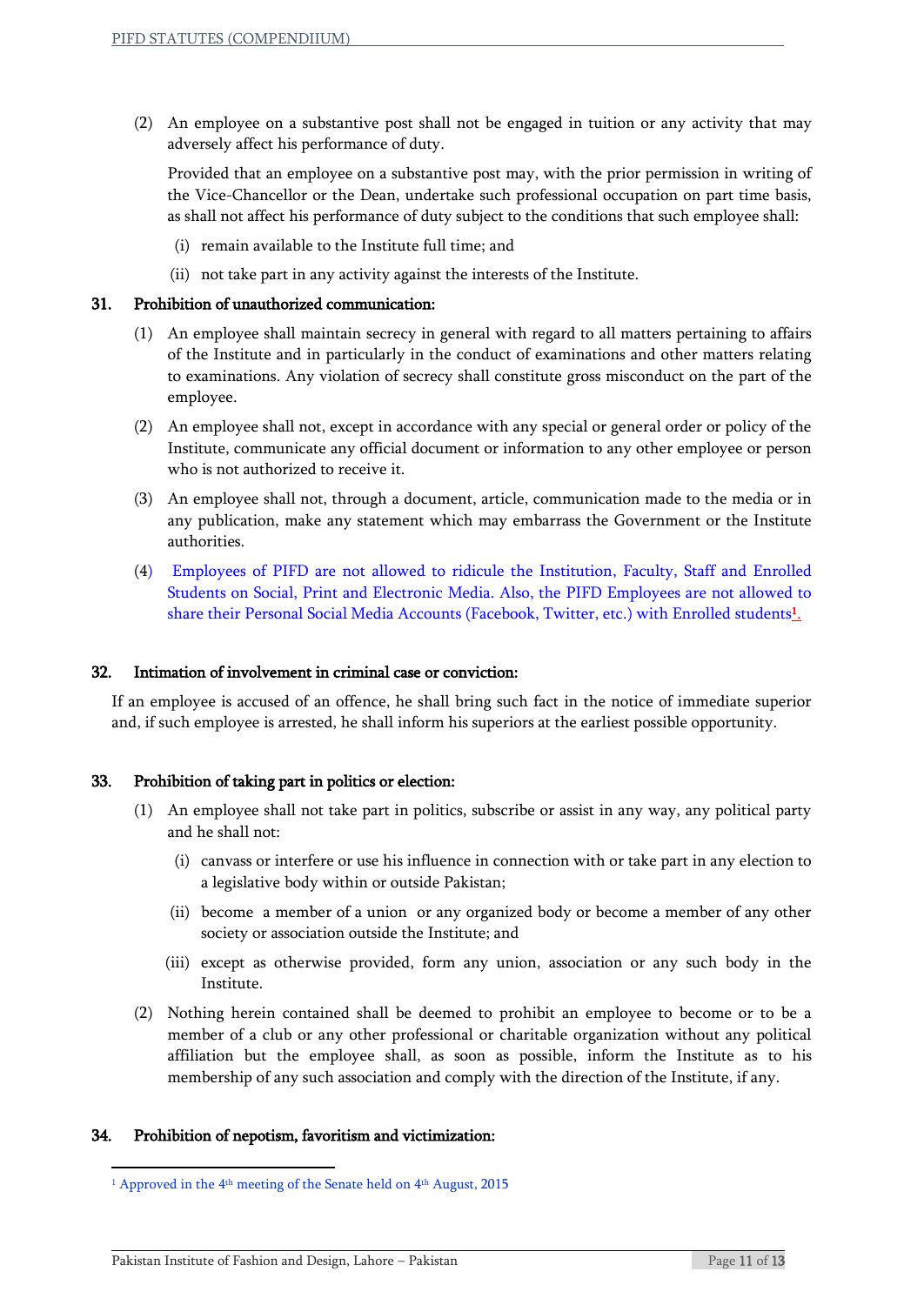An employee shall not indulge in nepotism, favoritism, victimization, provincialism and willful abuse of office.

#### 35. Prohibition to propagate sectarian creeds:

An employee shall not propagate sectarianism or take part in any sectarian controversy or indulge in any sectarian partiality or favoritism as is likely to affect his integrity in the discharge of duties or create feelings of discontent or displeasure amongst the employees or the students in particular and amongst the people in general.

#### 36. Prohibition to use political or other influence:

An employee shall not bring or attempt to bring political or other influence, in support of any claim in the Institute.

#### 37. Prohibition to approach foreign missions or agencies:

An employee shall not, except with prior permission in writing, approach any foreign mission in Pakistan or foreign aid agency to secure for himself invitation to visit a foreign country or to elicit offer for obtaining training facility abroad or get an aid by other means.

#### 38. Disclosure of assets:

An employee shall, as and when so required by the Senate, furnish information as to the assets and all other properties, immovable and movable including shares, certificates, bank balance, insurance policies and jewelry etc. held by the employee, her spouse and other dependent members of family.

#### 39. Academic duties:

An employee shall be treated on duty if he, with the prior permission of the Competent Authority:

- (i) proceeds to act as examiner for the examination conducted by the Institute; or
- (ii) in response to invitation and with permission proceeds to attend educational or academic conference or meeting of any other institution but the total period for such duty of a member of the teaching staff shall not exceed twenty-five days in one academic year.

#### 40. Termination of service:

- (a) If the services of an employee, who is on probation or on contract, are no longer required, for reasons other than a penalty, the Competent Authority may terminate the services of such employee by giving one month's notice or one month's pay in lieu thereof.
- (b) The service of an employee may be terminated in accordance with the terms of contact of service.
- (c) If at any stage, the Certificate/Diploma/Degree of any employee is found fake/bogus, not only disciplinary action shall be initiated against him but also case may be referred to relevant authority for prosecution and services will stand terminated, whatsoever the case may be.

#### 41. Appeal to the Syndicate and the Senate: